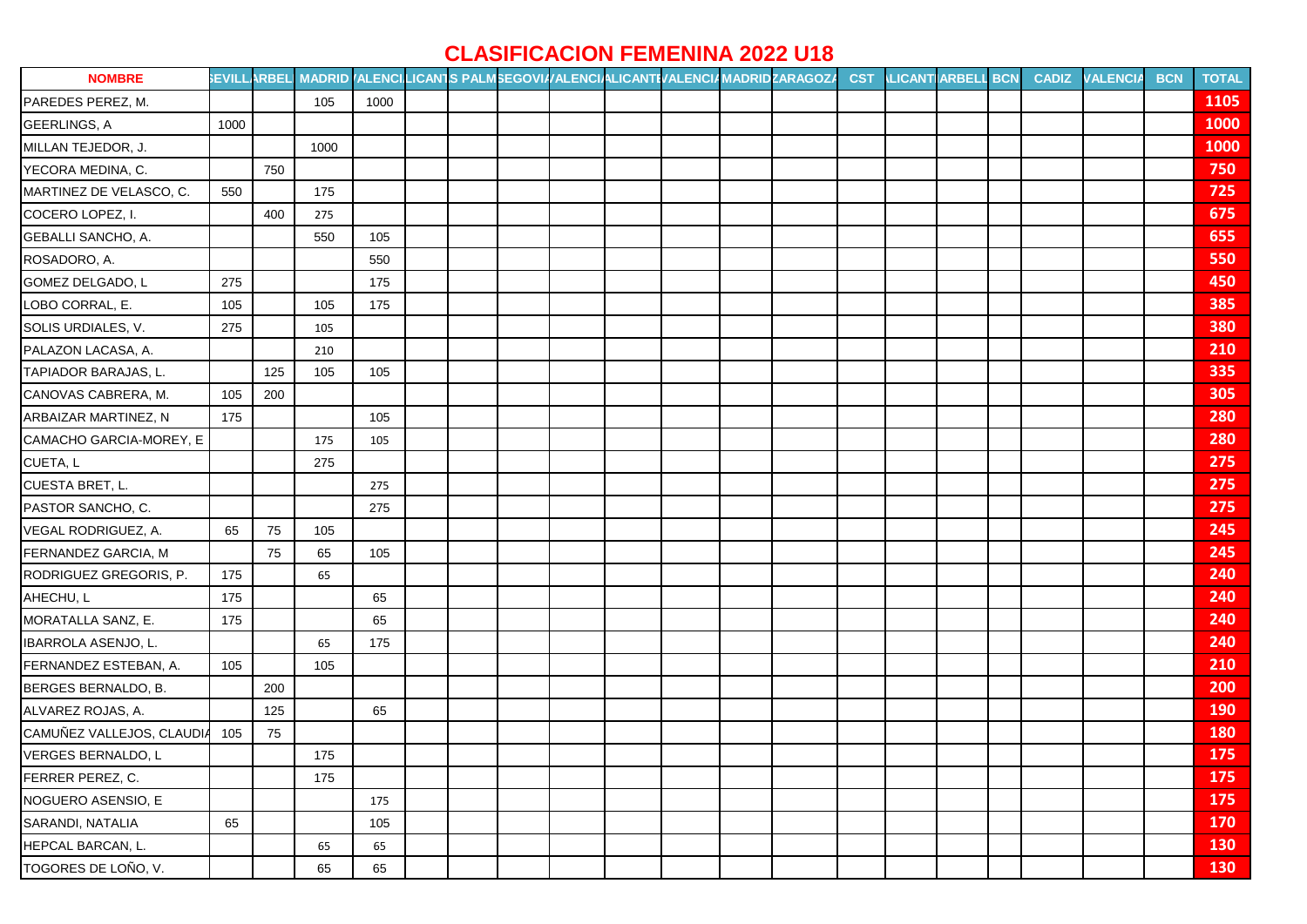| PRAT BADOSA, I           |     |     | 65  | 65  |  |  |  |  |  |  |  | 130        |
|--------------------------|-----|-----|-----|-----|--|--|--|--|--|--|--|------------|
| ABRAHAM-NILSEN, E.       |     | 125 |     |     |  |  |  |  |  |  |  | 125        |
| MATEOS LOSADA, CRISTINA  |     | 125 |     |     |  |  |  |  |  |  |  | 125        |
| CALLEJO VIVAR, V.        |     | 45  | 65  |     |  |  |  |  |  |  |  | 110        |
| PARCET TORRES, S.        |     | 45  | 65  |     |  |  |  |  |  |  |  | 110        |
| RAMIREZ BOTELLA, A.      |     | 45  | 65  |     |  |  |  |  |  |  |  | <b>110</b> |
| ALBERTO, M.              | 105 |     |     |     |  |  |  |  |  |  |  | 105        |
| SERRA CARLES, M.         | 105 |     |     |     |  |  |  |  |  |  |  | 105        |
| SCHULTZ RODRIGUEZ, A.    | 105 |     |     |     |  |  |  |  |  |  |  | 105        |
| VILLANUEVA MORILLO, L.   | 105 |     |     |     |  |  |  |  |  |  |  | 105        |
| VAZQUEZ PEREIRO, Y.      |     |     | 105 |     |  |  |  |  |  |  |  | 105        |
| ABARKANE BOUTANAACH, M   |     |     | 105 |     |  |  |  |  |  |  |  | 105        |
| MARTINEZ AZCARRAGA, R.   |     |     |     | 105 |  |  |  |  |  |  |  | 105        |
| REY GARCIA, E.           |     |     |     | 105 |  |  |  |  |  |  |  | 105        |
| FARRANDO STIEPOVICH, C.  |     | 75  |     |     |  |  |  |  |  |  |  | 75         |
| YECORA MEDINA, L.        |     | 75  |     |     |  |  |  |  |  |  |  | 75         |
| MARTINEZ PRADO, E.       |     | 75  |     |     |  |  |  |  |  |  |  | 75         |
| <b>BARCIA, JEANNIE</b>   |     | 75  |     |     |  |  |  |  |  |  |  | 75         |
| ESTEVEZ HERNANDEZ, ANTER | 65  |     |     |     |  |  |  |  |  |  |  | 65         |
| VILLANUEVA LOPEZ, O.     | 65  |     |     |     |  |  |  |  |  |  |  | 65         |
| HADAB, S                 | 65  |     |     |     |  |  |  |  |  |  |  | 65         |
| MONTAÑES ALSO, A         | 65  |     |     |     |  |  |  |  |  |  |  | 65         |
| RODRIGO HIDALGO, S.      | 65  |     |     |     |  |  |  |  |  |  |  | 65         |
| MARTIN MOLIZ, LAURA      | 65  |     |     |     |  |  |  |  |  |  |  | 65         |
| CORTE ARROYO, C.         |     |     | 65  |     |  |  |  |  |  |  |  | 65         |
| LOPEZ TORRES, A.         |     |     | 65  |     |  |  |  |  |  |  |  | 65         |
| RODRIGUEZ, M.            |     |     | 65  |     |  |  |  |  |  |  |  | 65         |
| GONZALEZ FERNANDEZ, M.   |     |     | 65  |     |  |  |  |  |  |  |  | 65         |
| ROJAS HERNANDEZ, N.      |     |     | 65  |     |  |  |  |  |  |  |  | 65         |
| GUEMES FABRA, G.         |     |     | 65  |     |  |  |  |  |  |  |  | 65         |
| DE DIEGO QUIÑONES, M.    |     |     | 65  |     |  |  |  |  |  |  |  | 65         |
| SANZ DE GALDEANO, N.     |     |     |     | 65  |  |  |  |  |  |  |  | 65         |
| LOPEZ ORO, BLANCA        |     |     |     | 65  |  |  |  |  |  |  |  | 65         |
| ARCE FERNANDEZ, C.       |     |     |     | 65  |  |  |  |  |  |  |  | 65         |
| SERRANO ARRESE, S.       |     |     |     | 65  |  |  |  |  |  |  |  | 65         |
| GUILLEN CERVER, P.       |     |     |     | 65  |  |  |  |  |  |  |  | 65         |
| BALAU, M.                |     |     |     | 65  |  |  |  |  |  |  |  | 65         |